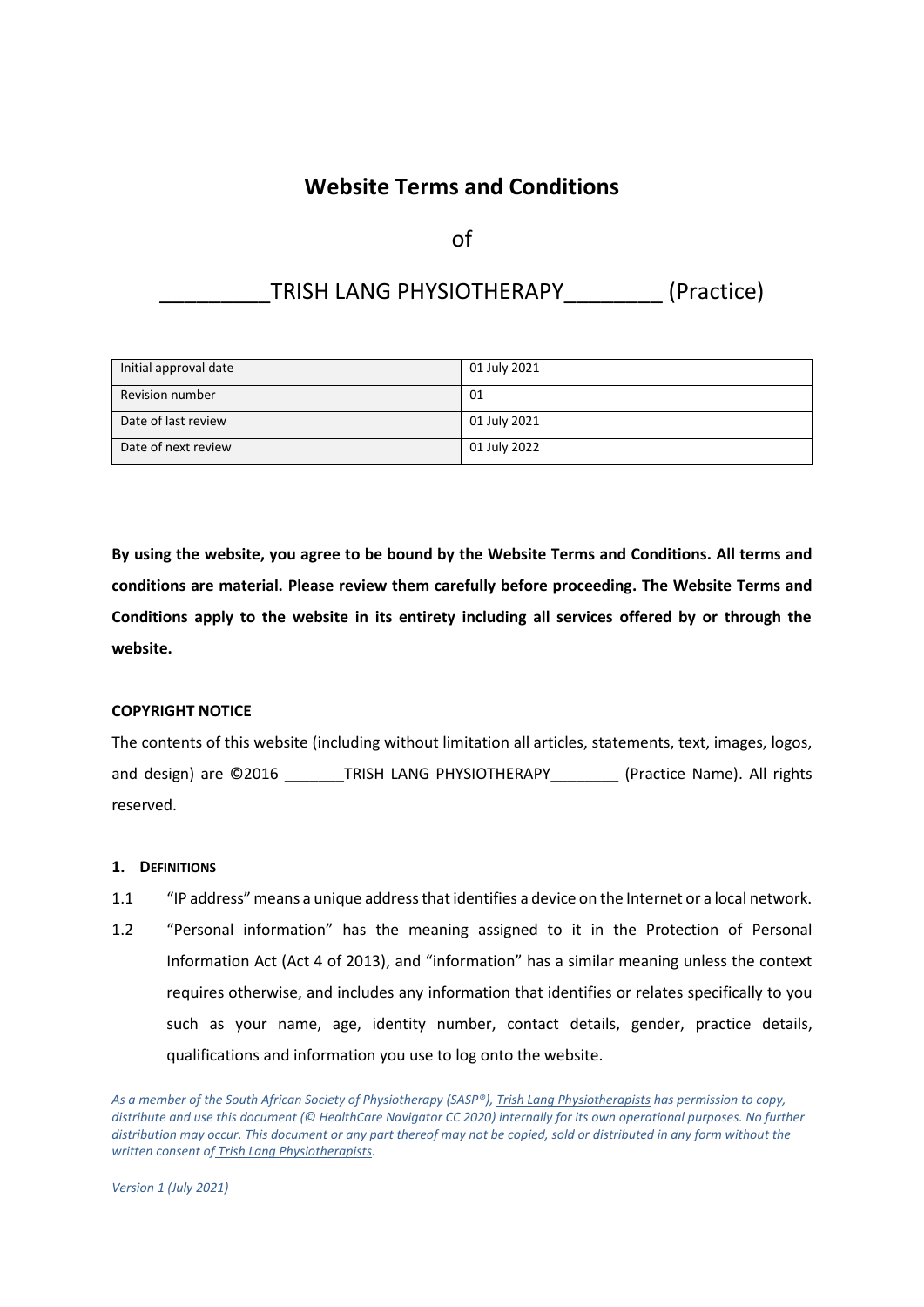- 1.3 "Practice" means \_\_\_TRISH LANG PHYSIOTHERAPY at Room 604, Touchstone House, 7 Bree Street, Cape Town, 8001 [practice name and address).
- 1.4 "Traffic data" means any data processed for the purpose of conveyance of a communication on an electronic communications network in respect of that communication and includes data relating to the routing, duration or time of a communication.
- 1.5 "Web browser" means an application used to access and view this website such as Internet Explorer, Google Chrome and Safari.
- 1.6 "Website" means the internet website with the address [www.p](http://www./)hysios.capetown or any website with a URL that is validly registered to the practice.
- 1.7 "You" / "your" means the user of the website and the services offered by the practice on or through the website.

### **2. PURPOSE OF THE WEBSITE**

The main purpose of the website is to provide relevant information about the practice to patients and the public.

### **3. CONDITIONS OF ACCESS AND USE**

- 3.1 **To avoid any confusion, you agree that the Website Terms and Conditions apply to your use of the website, any third-party website licensed to the practice and any information accessed via the website.**
- 3.2 If you use the website, you must keep your access details (including your username and password) confidential and not allow other people to use them. **You accept full responsibility for all activities that occur under your access details or password and accept responsibility for sharing your user name and password. Any use of your access details shall be regarded as if you were the person using such information.**
- 3.3 Materials from the website may be copied and distributed on a limited basis for noncommercial purposes only, provided that any material copied remains intact and that all copies include the following notice in a clearly visible position: 'Copyright © 2016 TRISH **LANG PHYSIOTHERAPY\_\_\_** (Insert practice name)**. All rights reserved.'** These materials are for personal use only. Any copying or redistribution for commercial purposes or for compensation of any kind requires prior written permission from the practice.

*As a member of the South African Society of Physiotherapy (SASP®), Trish Lang Physiotherapists has permission to copy, distribute and use this document (© HealthCare Navigator CC 2020) internally for its own operational purposes. No further distribution may occur. This document or any part thereof may not be copied, sold or distributed in any form without the written consent of Trish Lang Physiotherapists.*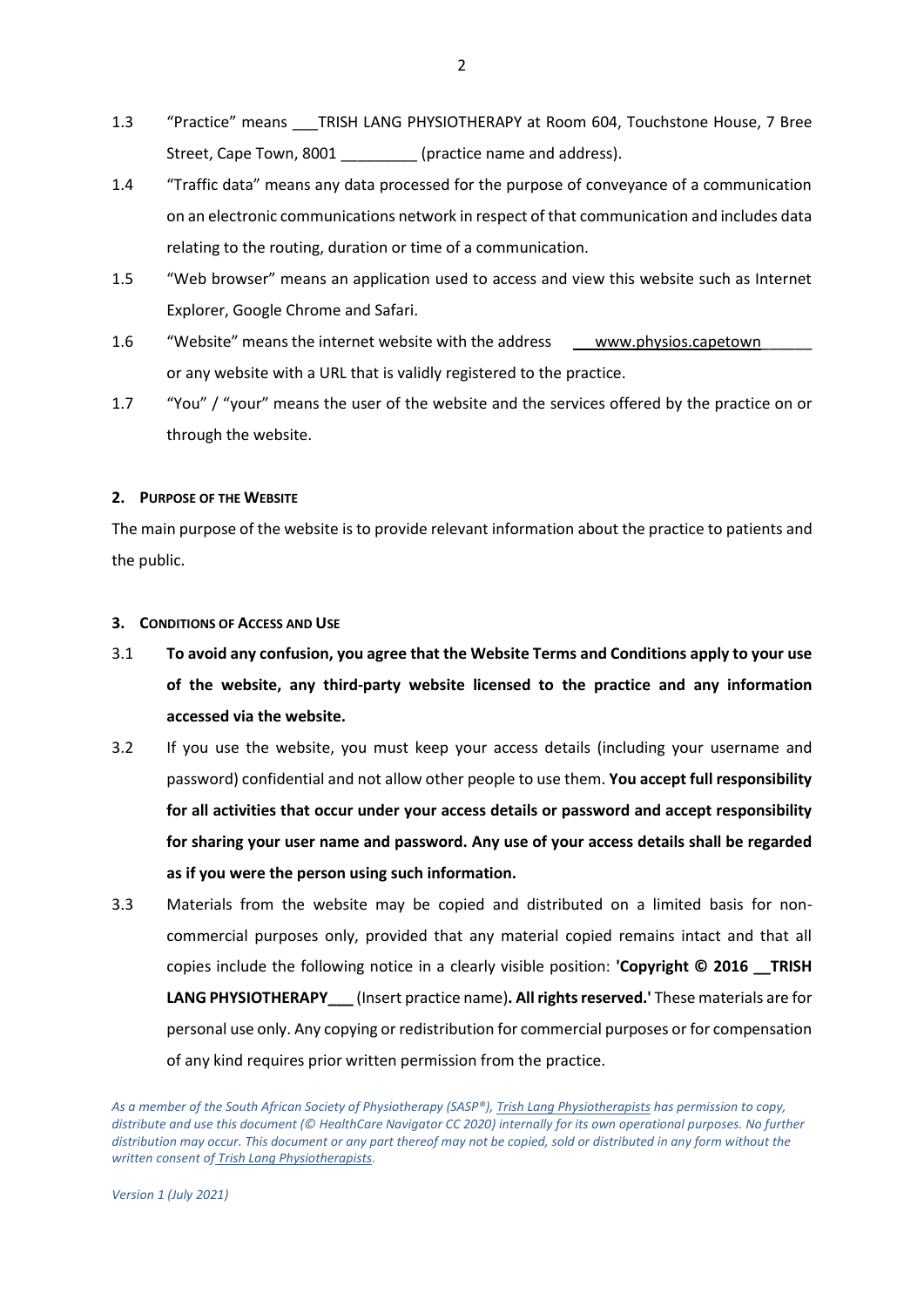- **3.4 By using the website, you guarantee that you will not and you will not allow third parties on your behalf to** 
	- **3.4.1 make and distribute copies of the website;**
	- **3.4.2 attempt to copy, reproduce, alter, modify, reverse engineer, disassemble, decompile, transfer, exchange or translate the website; or**
	- **3.4.3 create derivative works of the website of any kind whatsoever.**
- **3.5 You acknowledge that the terms of the agreement with your Internet provider will continue to apply when using the website. As a result, you may be charged by the Internet provider for access to network connection services for the duration of the connection while accessing the website or any such third-party charges as may arise. You accept responsibility for any such charges that arise.**
- **3.6 If you are not the payer of the device being used to access the website, you will be assumed to have received permission from the payer for accessing and using the website.**

#### **4. DATA PROTECTION**

- 4.1 The website contains confidential information, which is the property of the practice and/or its data subjects and/or its business partners. **Unauthorised disclosure and/or use of this information may incur civil or criminal liability.**
- 4.2 Any of your personal information available on the website and which you supply to the practice when using the website will be used by the practice in accordance with its **Privacy Policy** and subject to legislation.
- 4.3 **You guarantee that all information provided by you on or via the website is true, accurate, current and correct and you undertake to update the information as and when required.**
- 4.4 All information that you provide to the practice may be stored electronically and with third parties, which parties are bound by strict levels of confidentiality. **These electronic records shall be proof of the information unless you can prove otherwise.**
- 4.5 The practice takes all reasonable steps to protect your personal information and maintain confidentiality, including by making use of encryption technology. **However, the practice cannot guarantee the security or integrity of any information you transmit to it online and you agree that you do so at your own risk**.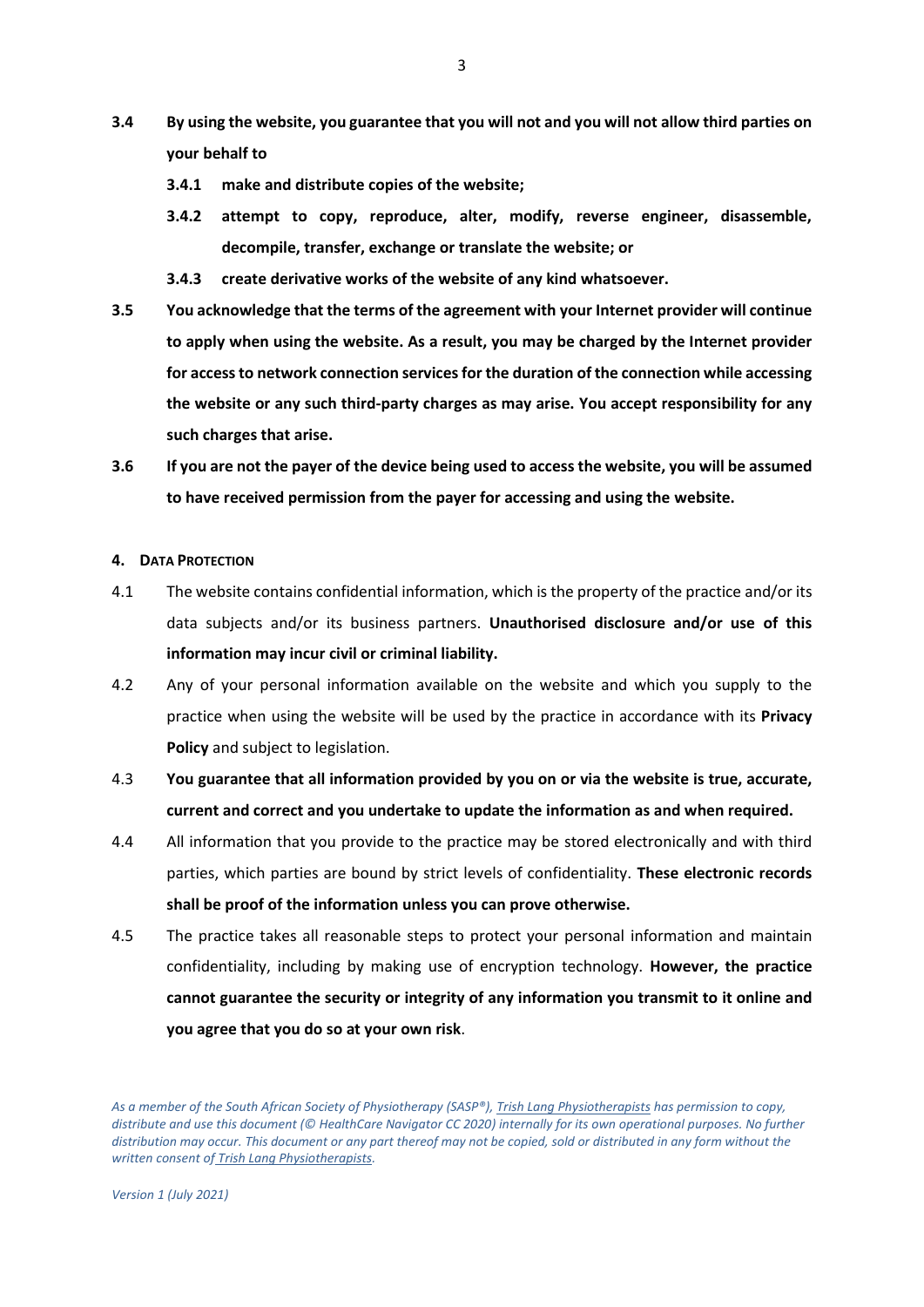#### **5. INTELLECTUAL PROPERTY**

- 5.1 All trademarks, copyright, database and other intellectual property rights of any nature in the website together with the underlying software code as well as any content made available on the website (e.g. text, graphics, logos, images, etc.) are owned either directly by the practice or by the practice's licensors unless expressly stated otherwise.
- 5.2 You do not obtain any trademark, copyright, database or any other intellectual property right of any nature or licence by using the website.
- 5.3 You are not granted any license or right to use any trademark without the practice's prior written permission and/or that of any third party.

## **6. BREACH**

**If you breach the Website Terms and Conditions, the practice shall have the right to claim damages of whatsoever nature from you, including special, incidental, consequential or indirect damages. In addition, the practice shall have the right to claim loss of profits and loss of business and to recover all legal costs on a scale as between attorney and own client from you.**

#### **7. TERMINATION**

- 7.1 The practice may in its sole discretion terminate your use of the website at any time by giving notice of termination to you, where this is possible.
- 7.2 You agree that the following actions shall constitute material breaches of the Website Terms and Conditions that shall result in the termination of your access to the website, if possible:
	- 7.2.1 signing in as, or pretending to be another person;
	- 7.2.2 transmitting material that violates, or could violate, the intellectual property rights or the privacy of others;
	- 7.2.3 using interactive services in a way that is intended to harm, or could result in harm to you or to other users of the website; or
	- 7.2.4 gathering information about others without obtaining prior written consent.
- 7.3 Upon termination of use as contemplated in this clause 7, the rights granted to you by the Website Terms and Conditions shall terminate.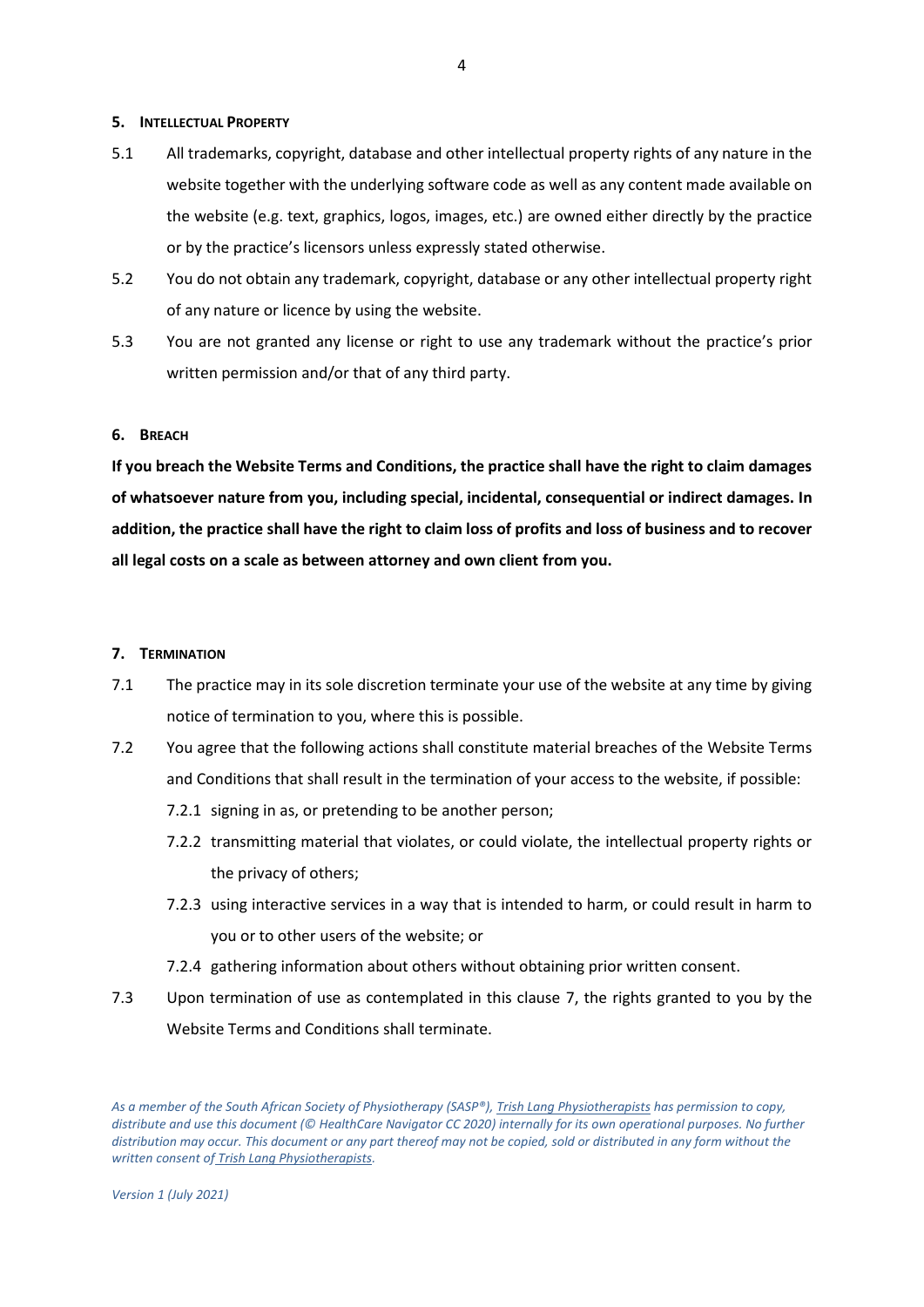- **8. DISCLAIMERS AND LIMITATION OF LIABILITY**
- **8.1 The practice tries to ensure that the most sophisticated technology protects the information on the website. However, the practice cannot be held responsible for any consequences that may result from the unlawful breach of copyright or unlawful dissemination of information by third parties copying information off the website. If you suspect a breach or where a breach may have taken place and this comes to your knowledge, please contact the practice or the webmaster as soon as possible so that the problem can be addressed.**
- **8.2 The website and all information, content, tools and materials are provided by the practice "as is" and on an "as available" basis without warranty of any kind.**
- **8.3 The practice does not guarantee the operation of the website or the information content, tools or materials on the website.**
- **8.4 While the practice makes every effort to ensure that the content and information on the website is complete, accurate and up-to-date, it makes no guarantee about the suitability of the products and services and provide no representation or warranty, express or implied, regarding the accuracy, correctness and completeness of information contained on the website.**
- **8.5 The practice does not guarantee that the website, information, content, tools or materials included on the website, the practice's servers or any electronic communications sent by it are free from viruses or other harmful components.**
- **8.6 The views and opinions expressed on this website, links or attachments hereto do not necessarily reflect the views and/or opinions of the practice. Regardless of the vast professional knowledge and scientific expertise in the field of physiotherapy that the practice possesses, it cannot inspect all information to determine the truthfulness, accuracy, reliability, completeness or relevance thereof.**
- **8.7 Although the practice is fully committed to providing you with the best possible service, it shall not be responsible for:**
	- **8.7.1 any interrupted, delayed or failed transmission, storage or delivery of information due to a power failure, equipment or software malfunction, natural disasters, fire, labour unrest, epidemics, pandemics, or any other cause beyond the reasonable control of the practice, or**
	- **8.7.2 any inaccurate, incomplete or inadequate information supplied by you and**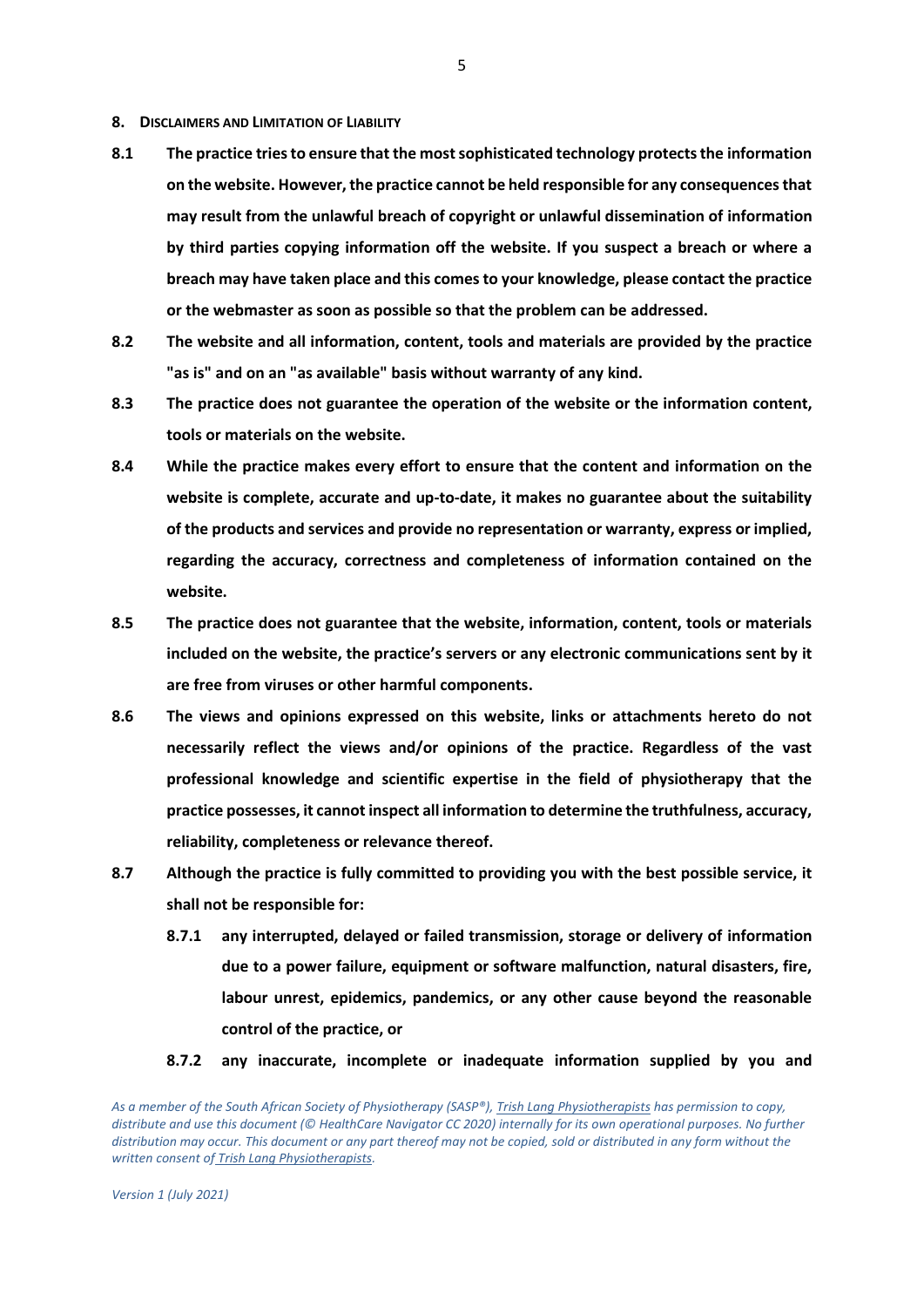**obtainable from the website.**

- **8.8 The website and all of its component elements, including text, graphics, images, hyperlinks and other materials supplied by third parties, are for general educational purposes only and do not take the place of professional medical or physiotherapy advice. To the extent that clinical information may be provided on the website, it is based on best practice and/or current research, recommendations and guidelines, which may change from time to time. The information provided does not replace the advice of a registered health care practitioner. You should not discontinue any treatment you may be receiving on the basis of information reflected on this website without first consulting your treating practitioner and you should seek professional advice should any symptoms you may be experiencing persist.**
- **8.9 You agree to use the website at your own risk.**
- **8.10 The practice, its directors / partners, employees, contractors and website contributors shall not be liable to you or any other person or entity for, and you agree to indemnify them against, any claim or damages of any kind, including for direct, indirect, special, incidental, punitive and/or consequential damages as well as loss of profit or the like whether or not in the contemplation of the parties, whether based on breach of contract, delict (including negligence), product liability or otherwise, arising from -**
	- **8.10.1 your use of the website or from any information, content, tools or materials included on or otherwise made available to you through the website, including any damage or alteration to your equipment, including but not limited to computer equipment, handheld devices or mobile telephones;**
	- **8.10.2 for any decision taken or acted upon as a result of reliance on the information or philosophies contained or expressed on the website;**
	- **8.10.3 any of the events described in this clause 8;**
	- **8.10.4 your actions or omissions that result in a breach of the Website Terms and Conditions;**
	- **8.10.5 any links to other websites from the website. You also acknowledge that the practice cannot control the content of or the products and services offered on those websites; and/or**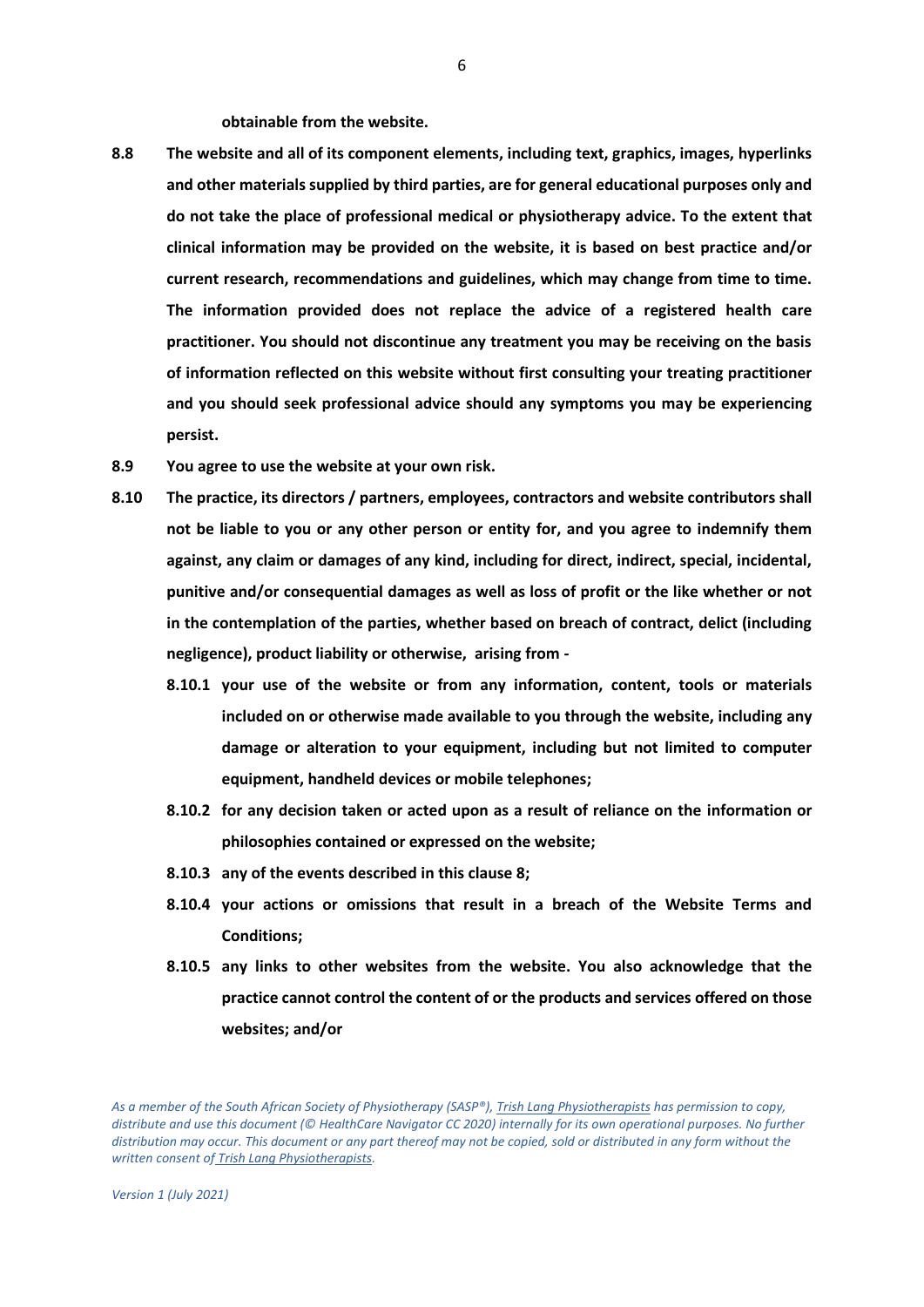**8.10.6 a denial of access to the website should the practice have reason to believe that you are conducting activities that are illegal, abusive, would affect the integrity of the website or place the practice in disrepute.**

#### **9. WEBSITE ANALYTICS**

You may visit the website without providing any personal information. The website servers will in such instances collect the IP address used by the data subject to access the website, but not the e-mail address or any other personal identifiable information. The information on IP addresses is aggregated to measure the number of visits, the average time spent at the website, pages viewed, etc. The practice analyses non-identifiable traffic data to improve its services, via a third-party programme, Google Analytics.

The practice may collect, hold and use statistical information about website visits to help it improve the website. Such information includes –

- your IP address;
- the research terms you used:
- the pages accessed on the website and the links visitors clicked on;
- the date and time you visited the website;
- the referring website (if any) through which you clicked through to our website; and
- the type of web browser you use.

The traffic data is aggregated and is not personally identifiable. Our website analysis will respect any "does not track" setting you may have set on your web browser.

## **10. COOKIES**

The practice uses industry-wide technologies such as 'cookies' to collect information about the use of the website, your preferences and past browsing history. 'Cookies' refer to information that is sent from the website to your hard drive, where it is saved. This will allow the practice to improve its services and your experience when you use the website again. The cookies do not collect any personal information about data subjects. The information obtained will be shared with persons or entities to the extent necessary for them to administer and improve the website on our behalf.

*As a member of the South African Society of Physiotherapy (SASP®), Trish Lang Physiotherapists has permission to copy, distribute and use this document (© HealthCare Navigator CC 2020) internally for its own operational purposes. No further distribution may occur. This document or any part thereof may not be copied, sold or distributed in any form without the written consent of Trish Lang Physiotherapists.* 

*Version 1 (July 2021)*